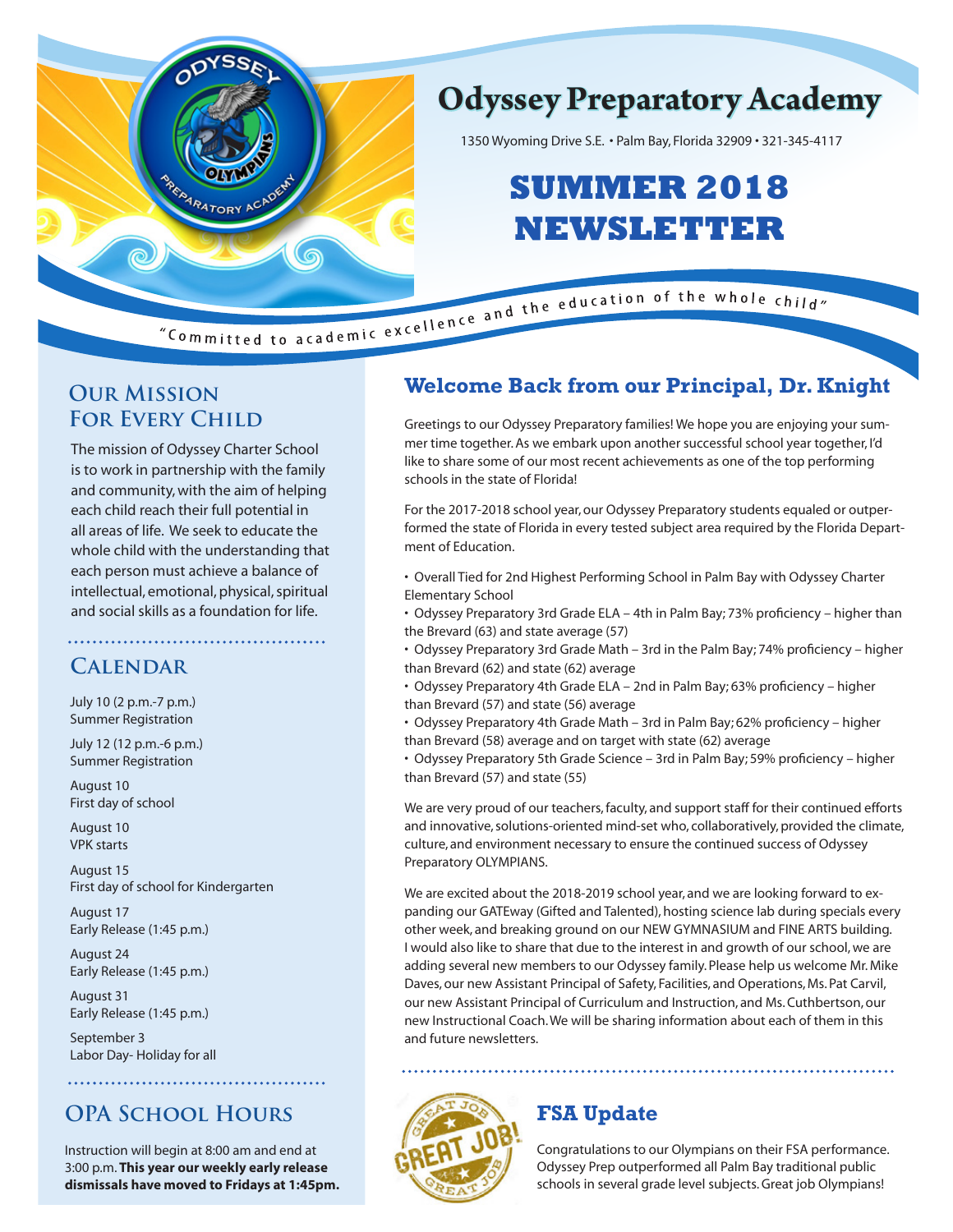## **Summer Registration**

#### **Required for All Odyssey Preparatory Academy Families**

Tuesday, July 10, 2018, 2pm to 7pm Thursday, July 12, 2018, 12pm to 6pm Wyoming Campus



Odyssey Families who did not purchase a 2017-2018 yearbook will have the chance during July 2018 Registration for \$28.50!

#### **Please be prepared to complete the following for your student(s):**

- Lunch Application
- Bus Assignment & Authorization to Ride
- Elementary Students: Teacher Assignments
- Before and After-Care Registration
- Health Card

• All 'Dress for Success', school conduct, cell phone, technology, and bus behavior agreements

• Student fees - Check or money orders made payable to Odyssey Preparatory Academy

> **K – 2nd** is \$5 (\$3 technology fee and \$2 writing journal) **3rd – 5th** is \$10.00 (\$5 technology fee, \$3 planner, and \$2 writing journal)

**6th** is \$20 (\$10 technology fee, \$5 planner, and ; \$5 science lab fees)

#### **The following documents must be provided in order to successfully complete the registration process for the 2018-2019 school year beginning August 10, 2018:**

- Birth certificate (Kindergarten & all new students)
- Current Immunization form (Grades: K, 7, 9, & all new students)
- Current Physical Exam (Grades: K, 7, 9, & all new students)

• IEPs, EPs, Behavioral Plans, 504 Plans (All new students - as applicable)

• 6th is \$20 (\$10 technology fee, \$5 planner, and \$5 science lab fees)

## **MyOn**

Students at Odyssey Preparatory Academy can continue to use MyOn and iReady this summer.



• MyOn makes it so easy for students to log-in from home and read from thousands of book titles in their area of interest.

Odyssey Prep Academy has the highest usage for MyOn for a school its size in our county. Way to go Olympians - Keep up the good reading!!! To access MyOn go to https://www.myon.com/login/ index.html

• iReady is in interactive and adaptive program that allows students to apply their understanding of the standards during computer-based lessons and games. Using the program at least 3 times a week for 45 minutes for both Math and Reading has shown to dramatically increase overall student proficiency and learning gains. If you child does not know his or her iReady login, please contact the front office.

# **Welcome to our NEW As- sistant Principal of Safety, Facilities, and Opera- tions, Mr. Mike Davis**



Dear Odyssey Preparatory Families,

I would like to take this opportunity to say I

am honored and very excited to join the Odyssey Preparatory School family. The Odyssey mission to work in partnership with the family and community, with the aim of helping each child reach full potential in all areas of life, has proven results and I am looking forward to serving this mission alongside you and your child.

Here's a little bit about me; for the past 6 years I have worked as Dean of Students for both Odyssey Charter School campuses. Before my tenure as Dean I spent 10 years as an elementary education teacher. As Odyssey Prep continues to grow I look forward to being part of the Olympian family. Feel free to stop in chat the next time you are in the building.

#### **Welcome to our NEW Assistant Principal of Curriculum and Instruction, Ms. Patricia Carvil**

Dear Olympian families,

It is with a great sense of enthusiasm and excitement that I join Odyssey Preparatory Academy as one of the new Assistant Principals. I will continue to work tirelessly every day to deliver a caring and safe learning environment, with rigorous and relevant curricula for our students. My



focus is on establishing a positive rapport which will lead to academic excellence, respect for others, and a commitment to maintaining a positive school culture. I am committed to support your child's educational development and work toward achieving new milestones of excellence.

#### **Welcome back to Mrs. Alicia Cohen, New Family Engagement Specialist and Dean of Students!**

We are pleased to announce Alicia Cohen as our new Family Engagement Specialist, along with her work as our Dean of Students. Mrs. Cohen has been with OPA for the past 6 years. We are excited to have her working in partnership with all our families to come up with new and exciting ways to get families involved at the Wyoming campus through parent/family events, parent conferences, volunteer recruitment, and student mentoring programs.



#### **Bus Transportation**

Odyssey Charter Schools provides bus transportation to students who live between two and four miles from the school – more miles might be allotted as per established bus routes. A bus slip must be completed for families who wish to sign up for bus services. Bus assignments will be available during summer registration. Each student is allowed one designated bus stop. Changes to assigned routes or bus transportation needs will not be permitted until a new registration form is completed.